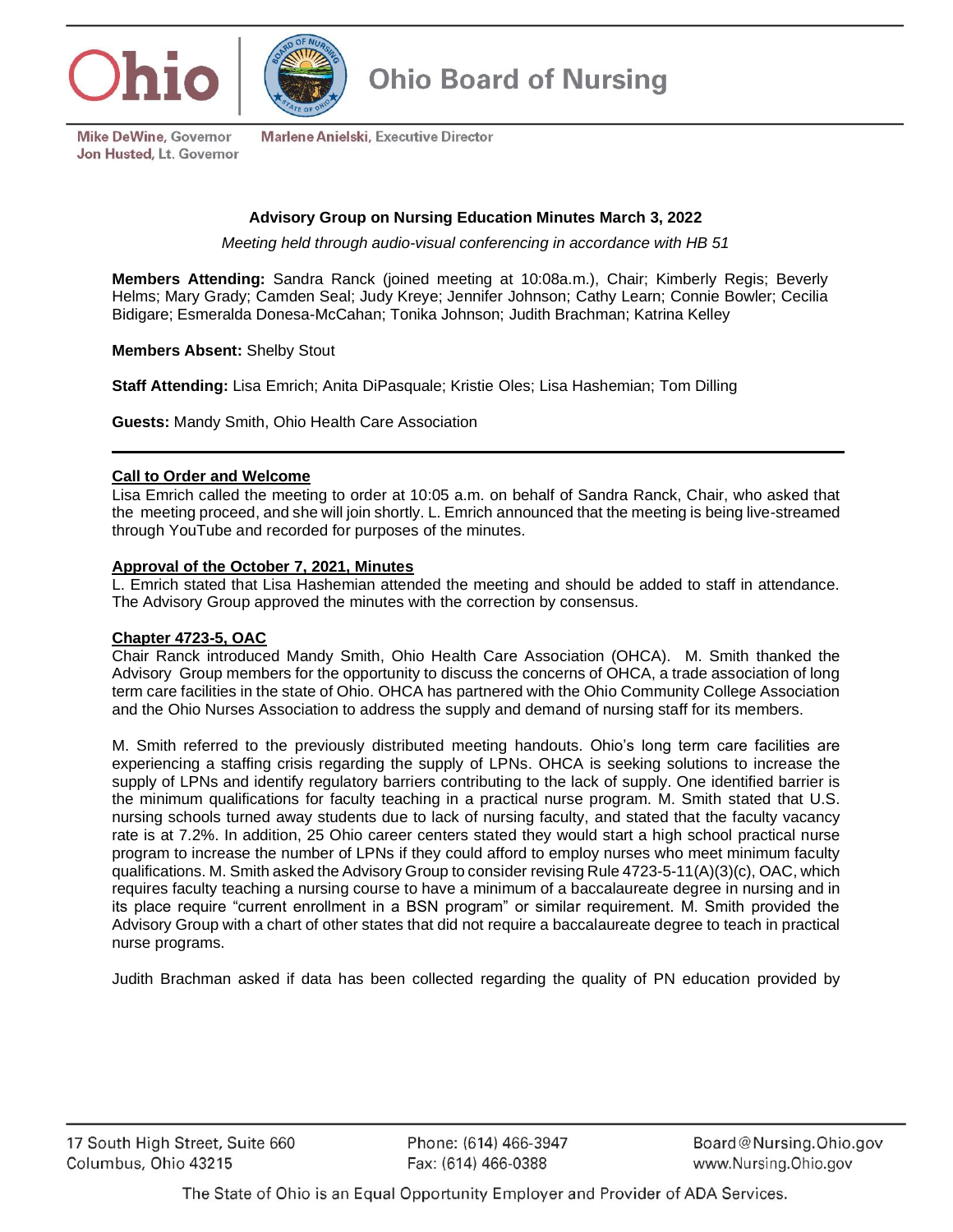programs in states that have waived the faculty baccalaureate requirement. She also asked how other issues, such as budget constraints, classroom space and clinical sites will be addressed. Judy Kreye stated that faculty salary is an additional issue and faculty should be offered the competitive salaries and benefits that they deserve.

J. Kreye stated that AACN's Essentials supports faculty education at the highest level and with advanced knowledge in the practice of nursing. Nursing education programs are being directed by their accreditors to increase and not decrease the educational preparation of its faculty. M. Smith said that raising the standards for program faculty will make the LPN staffing crisis worse. She suggested allowing the Board to "waive" the baccalaureate degree requirement when a program can prove it has tried and been unsuccessful in hiring baccalaureate prepared faculty.

Connie Bowler stated she is concerned about the impact of lowering faculty academic standards on a PN program's articulation agreement with a RN program. Transfer credit may not be given if PN courses are not taught or supervised by faculty with a baccalaureate degree. Mary Grady agreed, and questioned lowering the minimum qualification standards as a quick fix for long-standing problems. She asked if there is data on the impact of faculty academic preparation on PN nursing education outcomes and suggested review of PN program NCLEX pass rates as a start.

The Board's Education Regulatory Surveyors stated that Ohio Rules do not currently prohibit a nonbaccalaureate prepared RN from teaching in a practical nurse program and questioned whether the term "faculty" as used by the other states was defined the same as in Rule 4723-5-01, OAC. Lisa Hashemian stated that current Rules permit non- baccalaureate prepared RNs to teach as a teaching assistant in practical nurse programs. Kristie Oles agreed and stated that some practical nurse programs employ few baccalaureate prepared RNs that meet qualifications as "faculty," who then direct and supervise teaching assistants in their teaching in either the classroom, lab, clinical, or all three.

Anita DiPasquale agreed and stated the issue may be a matter of conveying how non- baccalaureate prepared teaching assistants may be utilized within a PN program. She also agreed that it is not known whether other states' rules define "faculty" the same as Ohio. In some states "faculty" may be inclusive of any nurse who provides instruction to students including roles that are similar to an Ohio teaching assistant.

M. Smith stated she has anecdotal statements of success from other states that have waived the baccalaureate requirement but does not have specific data. She said she will obtain additional data as discussed, seek information about the impact on articulation agreements between PN and RN programs and then follow up with the Advisory Group.

The Advisory Group members thanked M. Smith for her attendance and conveying OHCA's concerns.

## **Nursing Education and Content in Care of Ohio's Aging Population**

J. Brachman stated she has long been an advocate for Ohio's aging population. With challenges presented by COVID and the number of older Ohioans increasing faster than the general population, she questioned whether nursing students are being prepared to care for our aging population, especially LPNs who are a majority of the nursing workforce in long term care.

C. Bowler stated that programs are required to educate students in the care of patients "across the lifespan" which includes content in the care of older patients. It has been her experience that Board staff routinely review for this content during Board survey visits and stress its importance. In addition, PN programs utilize long term care facilities for a significant portion of student clinical experiences, and most RN courses in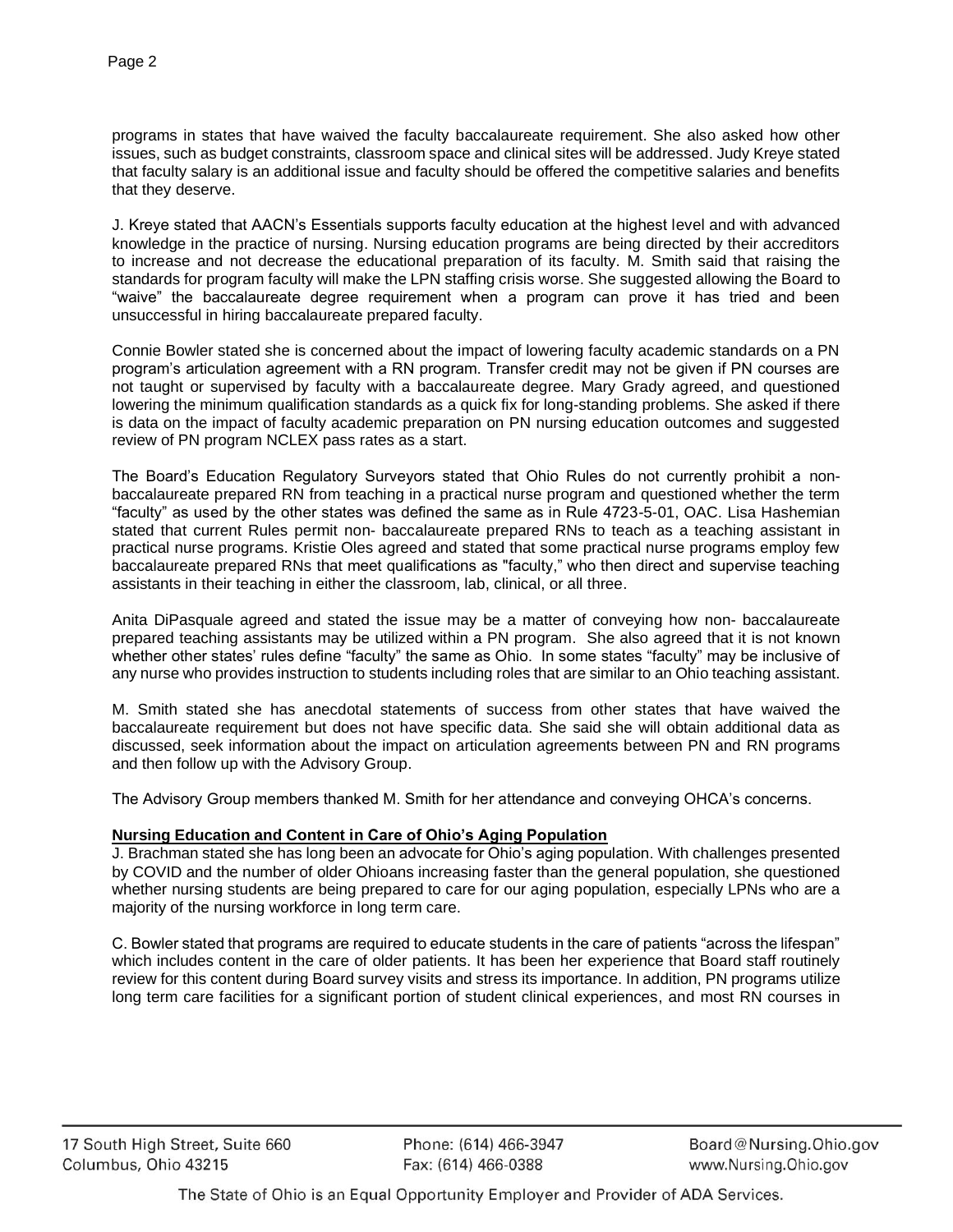medical surgical and nursing fundamental courses focus on older adults. However, there is always room for programs to take a closer look at their curriculum to verify it continues to be relevant and thorough in its content.

Chair Ranck said PN programs do a good job of providing education in the care of older adults but may be missing focused content, for example emphasizing nutritional needs of the older adult. She agreed that PN students tend to spend much of their clinical time in long term care facilities.

Tom Dilling stated the Ohio Department of Aging held a Taskforce on Alzheimer's Disease and noted report content specific to education that may be a good resource.

## **Chapter 4723-5, OAC, Revisions**

L. Emrich stated that the revised Rules became effective February 1, 2022.

### **2021 NCLEX Report**

The Advisory Group reviewed the 2021 NCLEX Report and noted the national and state averages for first time test candidates in 2021. C. Seal stated that her program's test candidates had less clinical time in 2021 due to COVID. J. Brachman asked what can be done to help increase Ohio's pass rates. C. Bidigare believes the decrease in pass rate percentage is temporary due to the effects of COVID, which created restrictions and decreased the availability of essential clinical sites, and increased laboratory and remote learning. She anticipates it will take two years for the pass rates to recover.

## **Annual Report Survey: NCSBN Platform**

L. Emrich stated that after several years of planning and development, NCSBN now has an Annual Report questionnaire that may be used by states to collect nursing education program data. NCSBN staff collects, analyzes, summarizes, and reports data to each state board. The Advisory Group reviewed a sample report and a cross walk that compared the NCSBN questionnaire to the existing Ohio Annual Report questionnaire. Core data will be collected from all states using the NCSBN Annual Report for comparison, and user states can amend the core questionnaire with additional questions. L. Emrich stated that the Board has been awaiting NCSBN's development of this national reporting survey and would like transition from the Board's questionnaire to NCSBN's. The Board will be able to add any additional questions to NCSBN's standard survey, though those should be kept to a minimum, and the Board will continue to annually collect information currently required by Rule, such as program curriculum information.

C. Bowler and J. Kreye stated they were in favor of using it to see the results. C. Seal stated she liked that it contributes to a national level of data. L. Emrich stated the resulting report would look very much like the sample report that was distributed. C. Bidigare was also in favor of using the NCSBN Annual Report survey but had questions about the simulation-related questions, specifically about simulation certification. L. Emrich stated that those are core questions, which states cannot delete or change. The Advisory Group by consensus agreed that the NCSBN Annual Report should be used. Chair Ranck stated that the national data will be helpful as Ohio moves forward as a compact state, as there is little standardized data currently available.

#### **Update on PCL and Licensure**

L. Emrich stated that the automation of adding program completion letters to applications is going well, especially after additional technology updates. The Board is proceeding with testing of an external program's individual sftp. The goal is for programs with the highest numbers of annual graduates to receive their own sftp/portal through which they will drop and manage their program completion letters. Future updates will be provided as the project progresses.

Phone: (614) 466-3947 Fax: (614) 466-0388